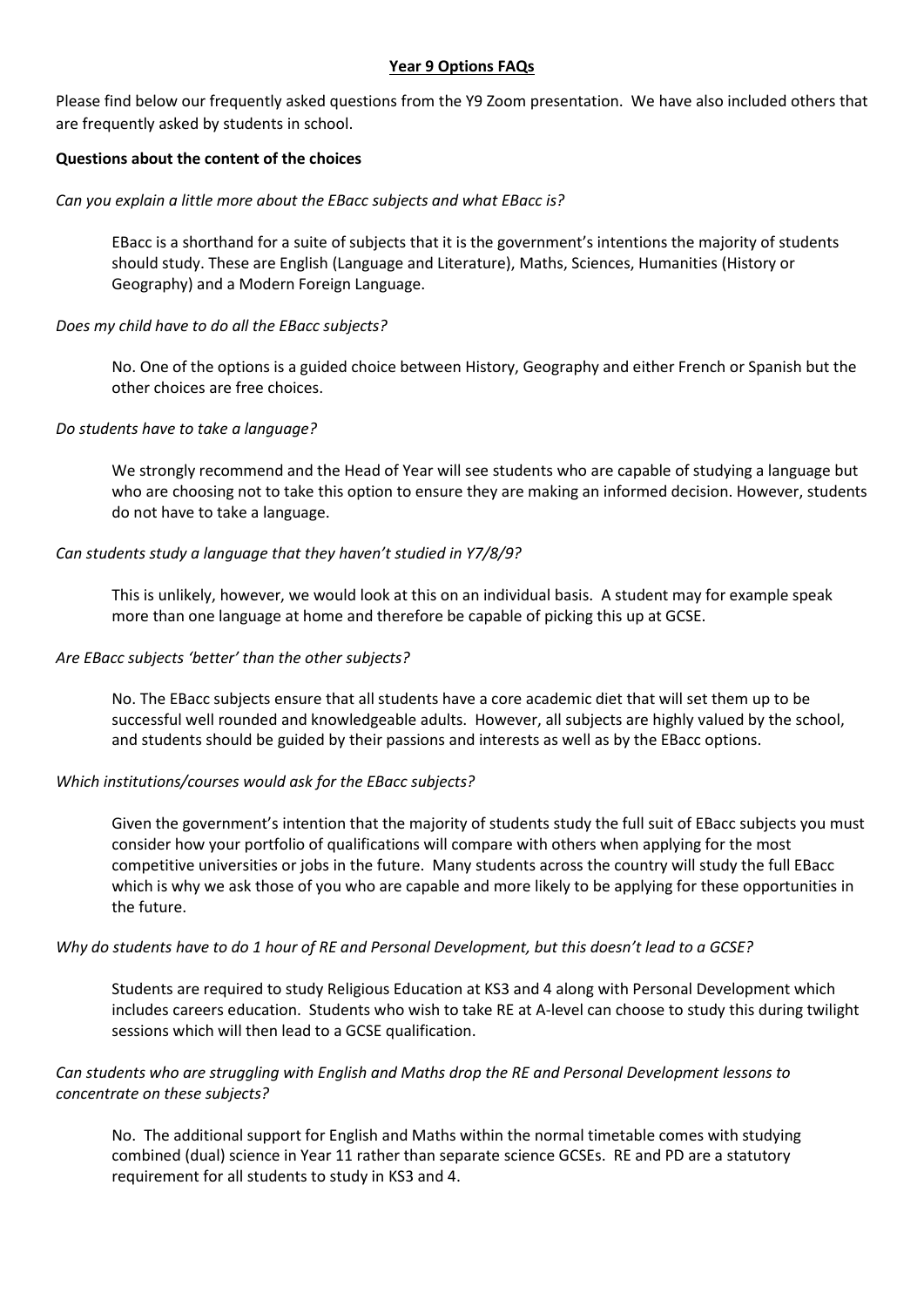#### *Why are the RE and Citizenship GCSEs twilights?*

All students will study a period a week of RE and a period a week of personal development – which covers PHSE (Personal, Social and Health Education including careers) as core, non-examined subjects. We know that some students may wish to do a tenth GCSE in either RE or Citizenship which is why these subjects will build on the core periods in the week during a twilight session after normal school hours. This approach ensures all students receive the statutory teaching in RE and PSHE whilst allowing those desiring to do so to develop one of these subjects to GCSE

# *Which day of the week will the twilights be on?*

We can't confirm this until we have developed the timetable for the whole school and know the numbers of students interested in the twilight options.

## *Can my child do both RE and Citizenship after school?*

This will not be possible as the timetable and staffing do not allow for students to access both courses.

## *How many GCSEs does my child have to take?*

Most will take 9. Those taking a twilight will take 10. A minority will do 8 if they change to combined science instead of triple Science – a decision that will be taken at the end of year 10. A very small minority may do fewer than 8 in discussion with SLT, parents and carers, the student and the SENCo.

## *What is the difference between a BTEC and a GCSE?*

Primarily it is about the way the subjects are assessed. BTEC courses involve a larger amount of coursework, and assessment can be ongoing throughout the course, whilst GCSEs mainly involve 100% final exam, other than those practical subjects with a coursework element. BTecs are designed to be of a similar difficulty to GCSEs and are open to all abilities.

#### *Can you explain the Science choices?*

All students will start Year 10 following a triple Science course in Biology, Chemistry and Physics, with six periods a week and working towards 3 GCSEs. At the end of Year 10, some will move on to do Combined Science – still covering the 3 disciplines in Science but with reduced content leading to two GCSEs in Science. These students will have Science for 4 periods a week in y11, with room to do a period of extra English and Maths. Computer Science is an option in its own right, separate to this. The decision of who will be moved to the combined course will be made by subject staff.

## *Can students be entered for a GCSE through school if they have been privately tutored in a subject? Can this be something offered in school, but that students didn't take as an option?*

Yes, but this would have to be looked at on a case-by-case basis. If this is something you would like to pursue, contact school through form tutor or the enquiries email.

#### **Questions about the process and support offered**

#### *What is the support for my child to make their choices?*

Students have listened to talks in form time and assemblies, have the option booklet and support at home, and are able to ask for an interview with staff in school to refine their choices further. They are also able to talk to their subject teachers and form teachers if needed. Y9 parents' evening will be on 26<sup>th</sup> January 2022 for discussions with teachers on student progress. 1-to-1 meetings will occur for some students in Feb-March.